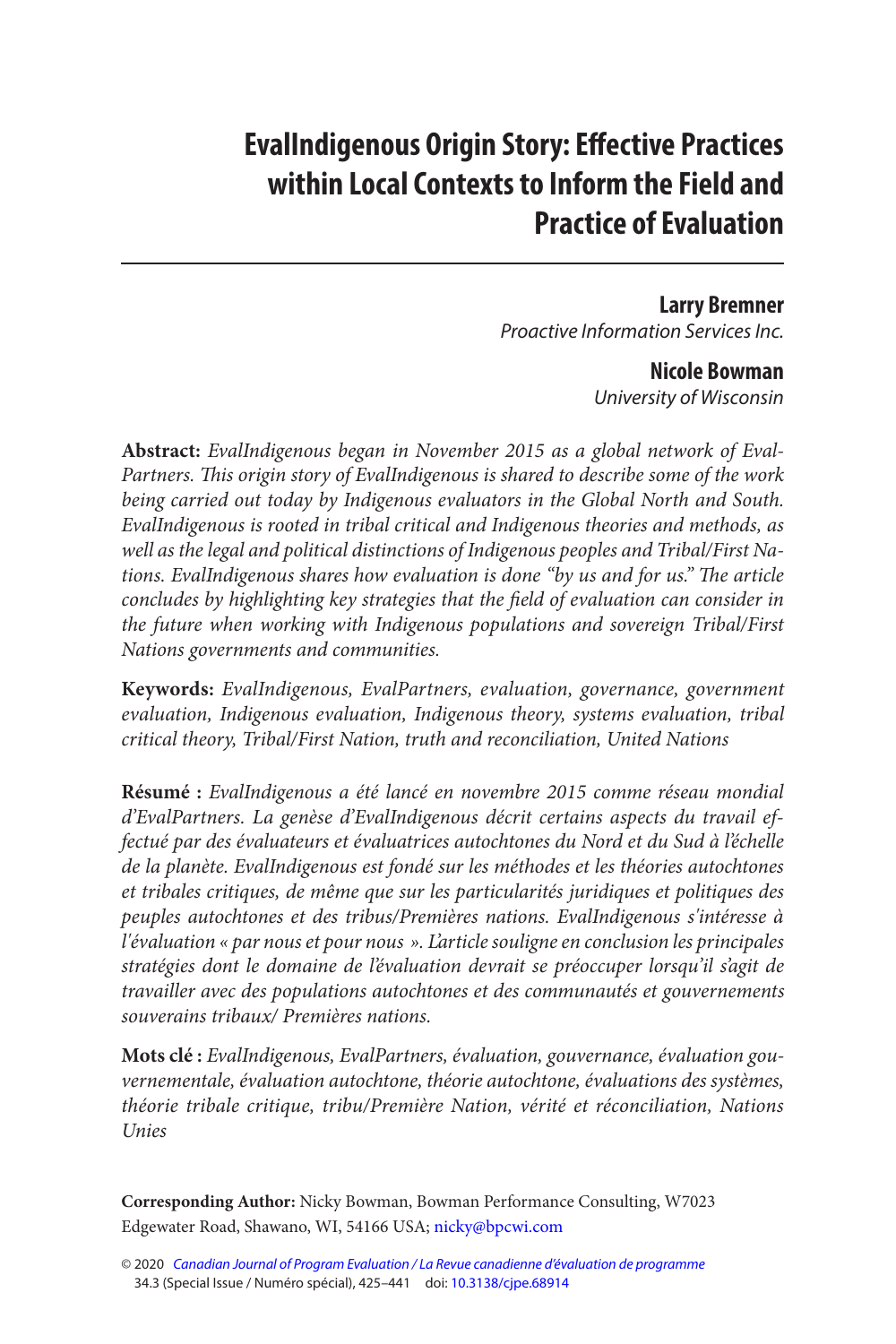# <span id="page-1-0"></span>**EVALINDIGENOUS: THE ORIGIN STORY**

 The International Organization for Cooperation in Evaluation (IOCE) represents international, national, sub-national, and regional Voluntary Organizations for Professional Evaluation (VOPEs) worldwide. EvalPartners was launched in March 2012 by the IOCE and the United Nations, in partnership with several other international development organizations. The past-president of the Canadian Evaluation Society (CES) serves as treasurer to the IOCE and is a member of the EvalPartners Management Group (EPMG). As a global partnership, EvalPartners supports Civil Society Organizations (CSO) and VOPEs in their use and practice of evaluation at the regional, national, and international levels. This support is intended to increase the likelihood that public policies will be informed by evidence and that considerations of equity and effectiveness will be incorporated into public policy decision making. The work of EvalPartners takes many directions, one of which has been the formation of global networks, each of which has a specific focus. The networks are EvalGender+, EvalYouth, EvalSDGs (Sustainable Development Goals), the Global Parliamentarian Forum, and the newest network, EvalIndigenous[. 1](#page-12-0)

 The origin story of EvalIndigenous is shared to describe some of the work being carried out by Indigenous evaluators in the Global North and South. EvalIndigenous is rooted in tribal critical and Indigenous theories and methods, as well as the legal and political distinctions of Indigenous peoples and Tribal/First Nations. EvalIndigenous shares how evaluation is done "by us and for us." The article concludes with highlighting key strategies that the field of evaluation can consider when working with Indigenous populations and sovereign Tribal/First Nations governments and communities.

 The desire for a global Indigenous network resulted from the reality that Indigenous peoples are often directly affected by evaluation results, which inform decisions regarding merit, worth, and value. However, many evaluators do not take into consideration the cultural context, complexities, or histories of the communities in which they are working. As noted by [Kirkhart, LaFrance, and](#page-14-0)  [Nichols \(2011](#page-14-0), p. 3),

Merit and worth are the culmination of a lifelong journey towards self-actualization that is realized within the shared meanings and cultural parameters of community. Historical trauma must be addressed, and evaluation must contribute to learning that supports cultural renewal and revitalization. Self-determination must be understood by the evaluators as a necessary condition of good evaluation.

In February 2015, during an EPMG meeting, the CES past-president raised the need for an Indigenous global network. It was argued that many evaluators working in Indigenous communities were unaware of Indigenous evaluation approaches and enter communities as transients, unfamiliar with community protocols and contexts. The Indigenous network was initially conceptualized by the EvalPartners Management Group as EvalCulture. The intent was to bring together individuals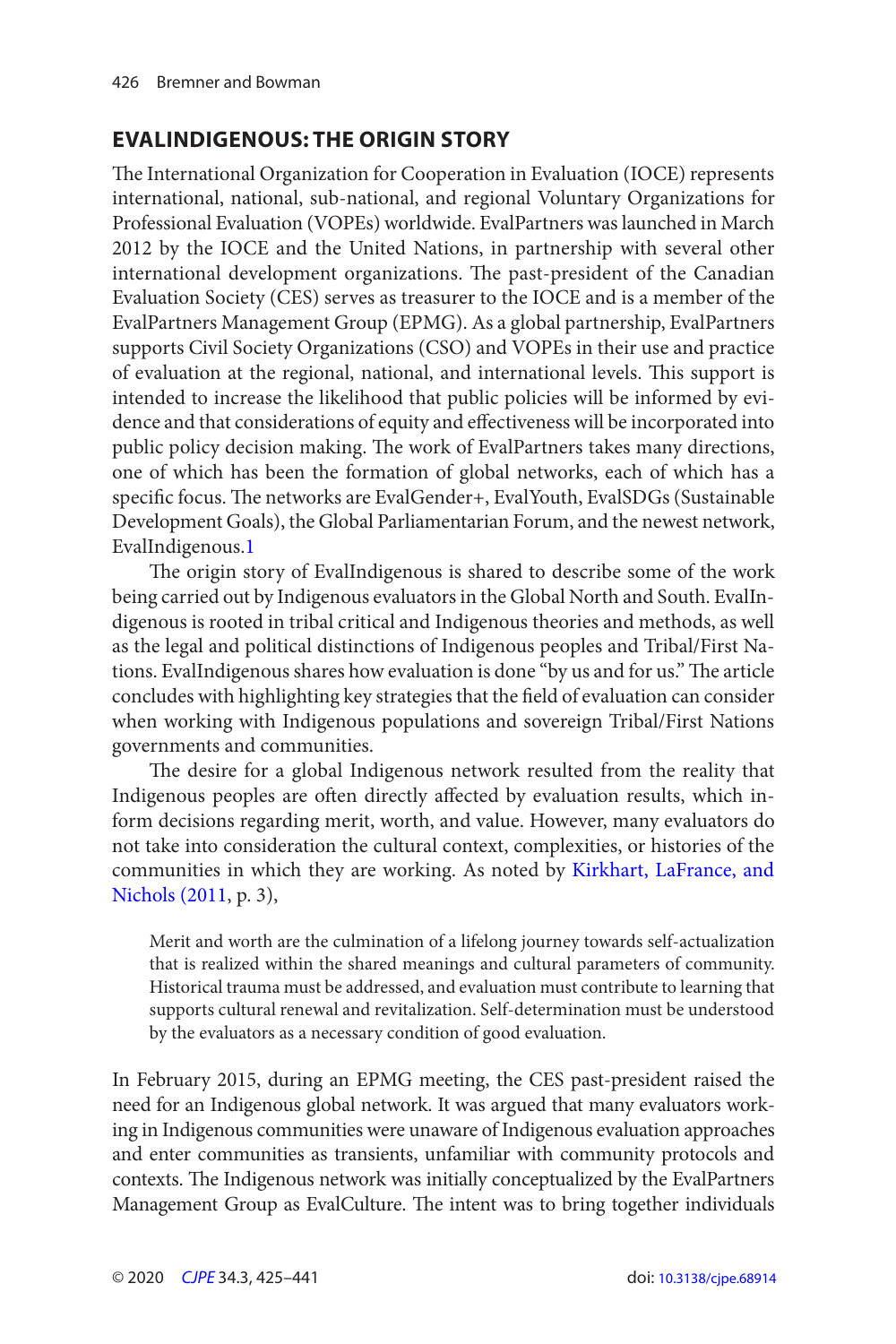<span id="page-2-0"></span>and organizations across the various organizations and communities. This network would identify and share best practices and lessons learned when undertaking evaluation with marginalized peoples, oppressed populations, and Indigenous communities. Considering the scope of EvalGender+, which is focused on equity- and gender-responsive evaluation, it was decided that issues related to many of the marginalized populations originally included in EvalCulture could be addressed by Eval-Gender+. Therefore, the focus and name of EvalCulture was revised in August 2015 to become EvalIndigenous; this name change more clearly stated the intent of the network. For First Peoples who have been colonized, and in many cases experienced cultural genocide, it was argued that too often they are incorporated into broad categories where their unique histories and contexts are not accurately captured and recognized. Therefore, EvalIndigenous was launched as a global network in November 2015 in the Parliament of Nepal. As noted in the revised EvalIndigenous concept paper ([Bremner & Were, 2016](#page-13-0)), EvalIndigenous was intended to involve Indigenous peoples in leading and contributing to global evaluation practice and endeavours. Furthermore, EvalIndigenous was intended to increase the awareness of individuals engaged in evaluation with Indigenous communities by documenting the evaluation protocols developed by Indigenous communities and organizations, facilitating learning and sharing of experiences, promoting innovation in approaches and methods used in Indigenous evaluation, and disseminating information regarding lessons learned. Finally, EvalIndigenous facilitates the creation of spaces that promote Indigenous peoples' self-determination of their evaluation agenda, cultivating an understanding and use of different evaluation approaches and methods to ensure that evaluators and evaluations are culturally responsive and inclusive.

EvalIndigenous is a multi-stakeholder partnership that includes representatives from VOPEs such as the American Evaluation Association (AEA), African Evaluation Association (AfrEA), African Gender and Development Evaluators Network (AGDEN), Asia Pacific Evaluation Association (APEA), Australian Evaluation Association (AES), Canadian Evaluation Society (CES), Cameroon Development Evaluation Association (CaDEA), Māori Evaluation Association (Ma te Rae), Latin American Evaluation Association (ReLAC), Red Nicaraguense de Seguimiento y Evaluation (ReNicSE), and Zambia Measurement and Evaluation Association (ZaMEA). Currently, EvalIndigenous receives funding through the IOCE from the Swiss Agency for Development and Cooperation. Membership has been growing as awareness of EvalIndigenous increases. Membership is open to both Indigenous individuals and non-Indigenous allies and, to date, EvalIndigenous has approximately 80 members around the world.

 Through the recognition of different Indigenous worldviews and valuing the strengths of Indigenous evaluation practices, EvalIndigenous sets out to advance the contribution of Indigenous evaluation to global evaluation practice. As noted in an EvalIndigenous Pop-Up-Note (PUN):

EvalIndigenous seeks to bring awareness to, include, and celebrate the cultural traditions and values, languages, legal/political governance practices, and ways of life of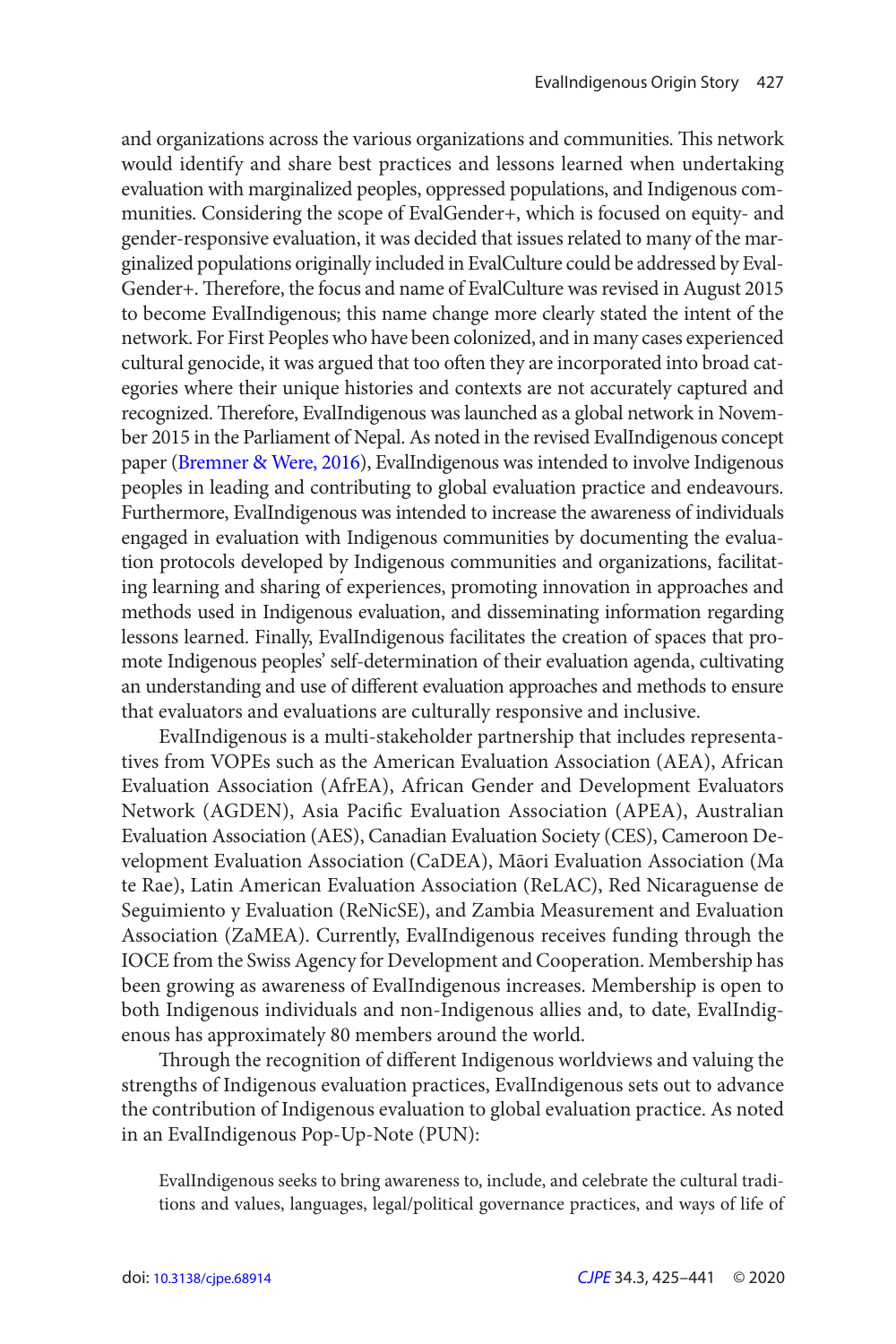#### <span id="page-3-0"></span>428 Bremner and Bowman

Indigenous peoples wherever they live. Our focus is to ensure that policies and evaluation practices for Indigenous peoples are based on equity, fairness and justice. The United Nations Declaration on the Rights of Indigenous Peoples ([United Nations,](#page-15-0)  [2008](#page-15-0)) frames our work, moving from an evidence-based focus towards a shared global understanding of good practice for Indigenous peoples and our rights within the field of evaluation. ([EvalIndigenous, 2019a\)](#page-13-0)

When discussing Indigenous peoples, EvalIndigenous aligns with the United Nations Permanent Forum on Indigenous Issues, which states:

The most fruitful approach is to identify, rather than define Indigenous peoples. This is based on the fundamental criterion of self-identification as underlined in several human rights documents . . . . In some countries, there may be preference for other terms including tribes, first peoples/nations, Aboriginals, ethnic groups, adivasi, janajati. [\(United Nations Permanent Forum on Indigenous Issues, n.d. a](#page-15-0), p. 1)

In 2017, EvalIndigenous sent a link to a web-based survey to the global VOPEs to better understand VOPEs' engagement with Indigenous evaluators (IE) and Indigenous communities (IC) in their countries and regions. Additionally, it was expected that survey results would support VOPEs in developing awareness and support for Indigenous evaluation, Indigenous evaluators, and Indigenous communities. This survey revealed several challenges and the opportunities they present.

It was found that most VOPEs do not collect ethnicity-related information about their members. This presents a challenge when considering the Briefing Note: Indigenous Peoples' Rights and the 2030 Agenda: Sustainable Development Goals, from the [United Nations \(2017](#page-15-0), p. 3), which states,

Data-disaggregation according to Indigenous or ethnic identity across all sustainable development goals must also be included to monitor progress for Indigenous peoples. A critical priority at national level is, therefore, to ensure that data disaggregation includes "Indigenous identifiers" (for instance language or self-identification) in official statistics to capture the inequalities Indigenous peoples face across all the sustainable development goals.

In fact, some VOPEs did not believe Indigenous peoples were in their countries. Thus, preferred treatment of Indigenous peoples was unnecessary, in their context, because most of the population was Indigenous. As noted by one VOPE, "We are not sure that the Indigenous agenda applies to our country as it would apply to other countries, like US, Canada, Colombia, Argentina, etc. Not sure of how relevant it is to us and it definitely feels that it is more relevant to (advanced) countries" [\(Goodwin & Bremner, 2018](#page-14-0)).

Further, while approximately half of the 27 VOPEs work with Indigenous communities, few had guidelines for how to work with them. This could provide other challenges as there is a need to understand that Indigenous evaluation approaches are "inherently rooted in community and cannot be conceived of otherwise" [\(Easby, 2016](#page-13-0), p. 1). EvalIndigenous is attempting to address these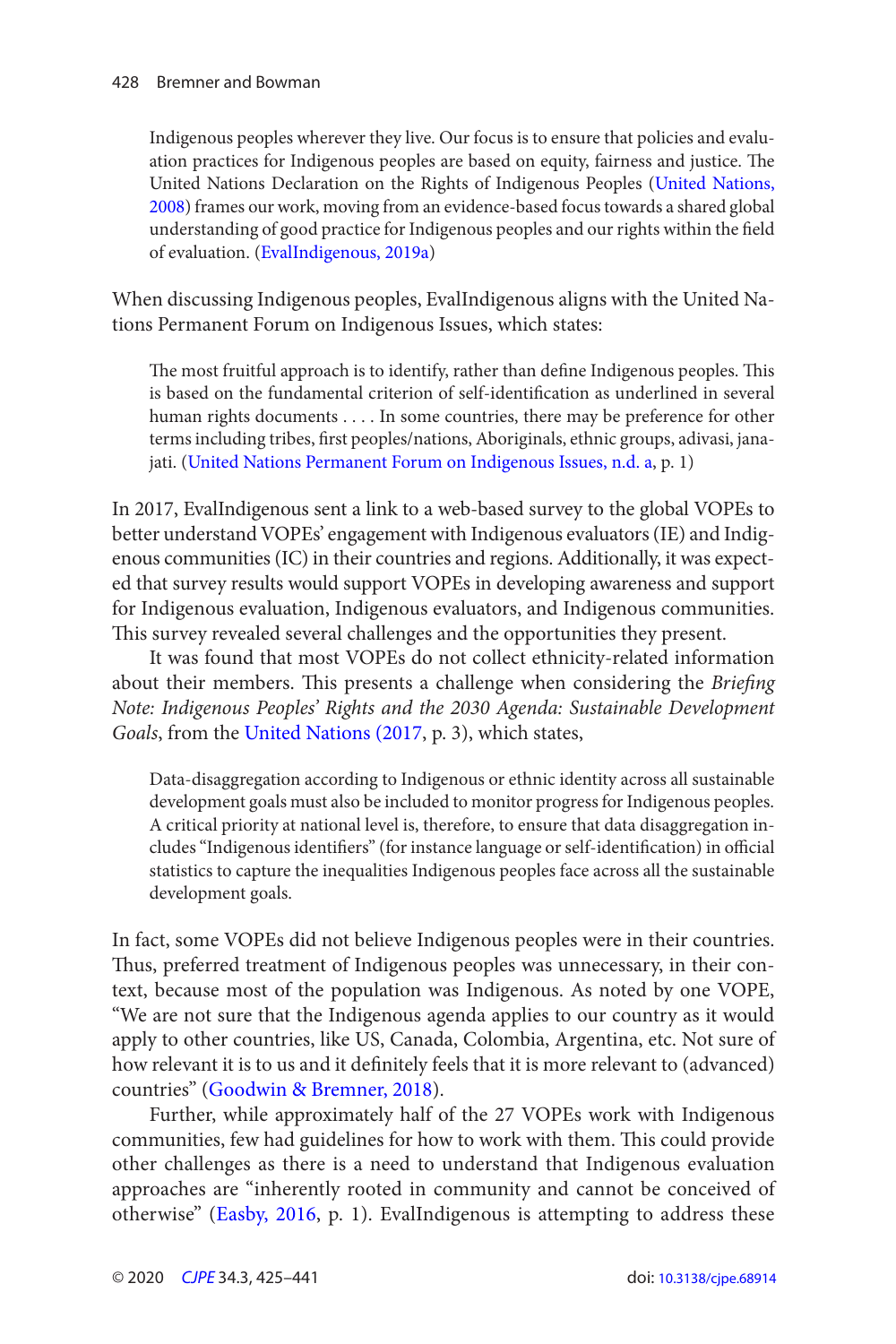<span id="page-4-0"></span>challenges by increasing VOPEs' and evaluators' understanding through vehicles such as presentations at conferences, webinars, and brief publications. Examples are available at the EvalIndigenous Google drive shared space, are regularly posted on the EvalIndigenous Facebook group, and are available upon written request by e-mailing EvalIndigenous members.

EvalIndigenous advocates for evaluation approaches that support the improvement of community well-being in terms of physical, mental, emotional, and spiritual development of individuals and families. According to Chilisa (2012), postcolonial Indigenous theory "gives researchers [evaluators] the tools to theorize Indigenous research [evaluation], Indigenous research [evaluation] paradigms, and culturally integrative research [evaluation] approaches" (p. 50). There is a need to understand that Indigenous evaluation has at its core enrichment, development, learning, celebration, and reconciliation [\(Alfred, 2009](#page-12-0); [Bowman, Dodge-Francis, & Tyndall, 2015](#page-13-0); [Chilisa, 2012](#page-13-0); [Easby, 2016](#page-13-0); [Kirkhart et al., 2011](#page-14-0); [LaFrance & Nichols, 2010;](#page-14-0) [Rowe &](#page-14-0)  [Kirkpatrick, 2018](#page-14-0); [Smith, 1999](#page-14-0); [Wilson, 2008\)](#page-15-0). Almost a quarter-century ago, Rigney suggested that "Indigenous people are at a stage where they want research [evaluation] and research [evaluation] design to contribute to their self-determination and liberation struggles, as it is defined by their communities" (as cited in [Wilson, 2008](#page-15-0), p. 54). This call has been renewed by [Cram, Tibbetts, and LaFrance \(2018](#page-13-0), p. 11), who state: "the time is now for Indigenous Evaluation (IE) . . . the time is right for asserting Indigenous paradigms, methodologies, and methods for evaluation, evaluation capacity building, and research on evaluation." It is the intent of EvalIndigenous to advance these Indigenous paradigms and processes.

# **EVALINDIGENOUS: OUR ROOTS**

 There are multiple Indigenous, critical, and decolonization theories that inform the work of EvalIndigenous ([Bowman, 2018](#page-13-0); [Bowman et al., 2015](#page-13-0); [Chandna et al.,](#page-13-0)  [2019](#page-13-0); [Chilisa, 2012;](#page-13-0) [Kovach, 2010](#page-14-0); [LaFrance & Nichols, 2010](#page-14-0); [Mertens, Cram, &](#page-14-0)  [Chilisa, 2013](#page-14-0); [Smith, 2012;](#page-15-0) [Wehipeihana, Bailey, Davidson, & McKegg, 2014\)](#page-15-0). EvalIndigenous is firmly rooted in community-centred and culturally responsive Indigenous foundations that apply to the communities and nations in the Indigenous Global North and South. Indigenous theories and practices being done "for us and by us" are the community bedrock upon which EvalIndigenous was founded. Tribal Critical Theory (TCT) ([Brayboy, 2005](#page-13-0)) provides a living Indigenous framework that is seen in much of the work of EvalIndigenous. Succinctly, the TCT tenets are as follows:

- 1. Colonization is endemic to society.
- 2. U.S. or other nation/state policies toward Indigenous people are rooted in imperialism, White supremacy, and desire for material gain.
- 3. Indigenous identity is both political and cultural.
- 4. Indigenous people have rights to tribal sovereignty, autonomy, selfdetermination, and self-identification.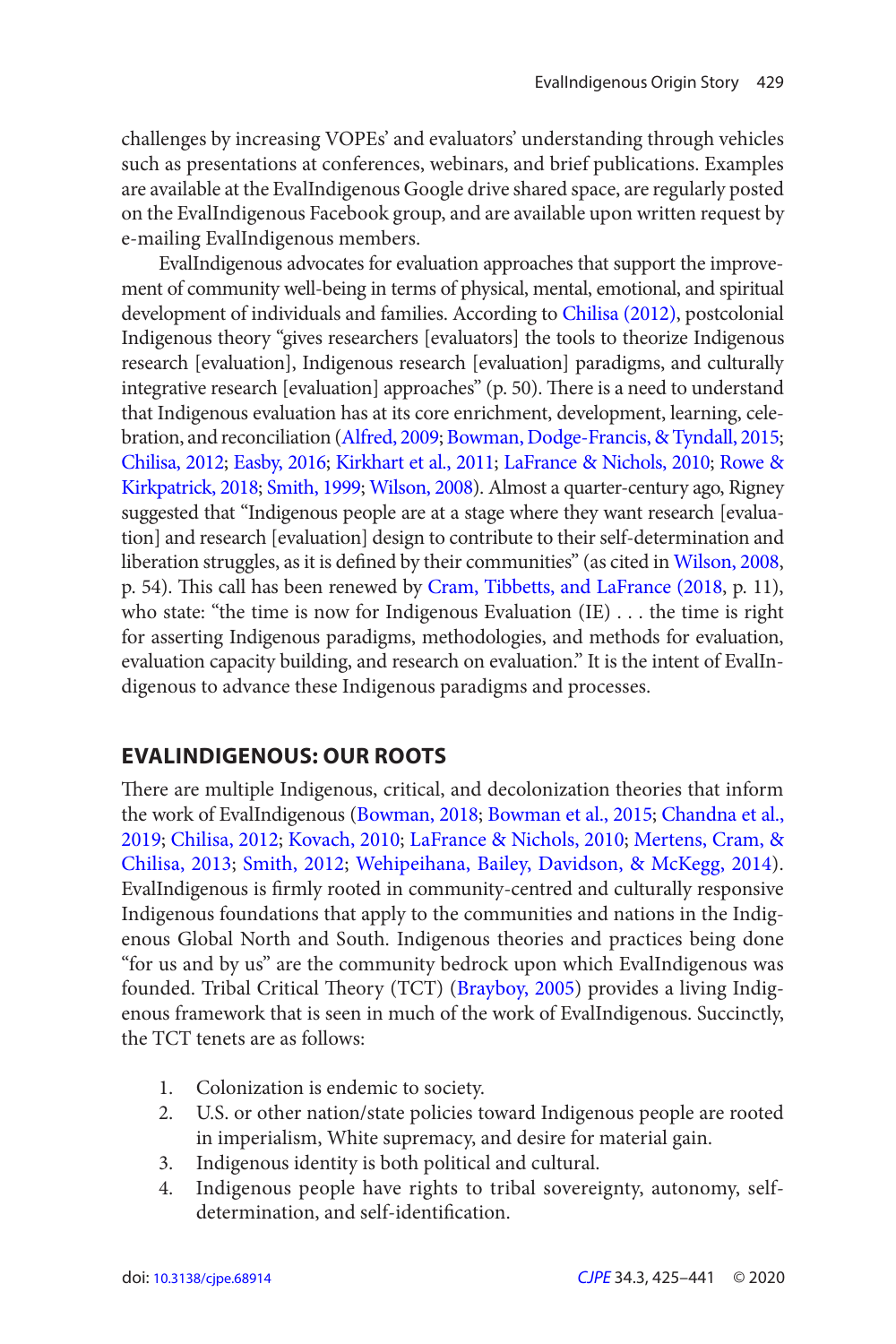- <span id="page-5-0"></span>5. Culture, knowledge, and power have different meanings through Indigenous lenses.
- 6. Government and education or other policies for Indigenous people are linked to the problematic goal of assimilation.
- 7. Cultural traditions and philosophies are central to the lived realities, differences, and adaptability of Indigenous people.
- 8. Theories and stories are not separate but are legitimate sources of data and ways of being.
- 9. Theory and practice are connected in deep and explicit ways, so scholars must work toward social change.

EvalIndigenous recognizes continual impacts of colonization (past and present) and intentionally privileges Indigenous traditional ecological knowledge, cultural, and traditional protocols. Also, the linguistic and clan or family practices help to carry out and sustain meaningful evaluation within local contexts. Beyond the cultural, traditional, and community-centred foundations, EvalIndigenous also recognizes and incorporates the legal, political, and human rights components of conducting effective evaluations with Tribal/First Nations and Indigenous populations [\(Barker, 2005](#page-12-0); [Bowman & Dodge-Francis, 2018; Echo-](#page-13-0)[Hawk, 2013](#page-13-0)).

Not all Indigenous populations globally have Tribal or First Nations governments. However, all Indigenous populations have unique human rights as outlined in article 43 of the United Nations Declaration on the Rights of Indigenous Peoples (UNDRIP) ([United Nations, 2008](#page-15-0)). Therefore, more recent scholars have called for "nation to nation" evaluations ([Bowman, 2019;](#page-13-0) [Shepherd & McCurry,](#page-14-0)  [2018](#page-14-0)) that call for a co-production framework as part of a broader global call to action for protection of treaty rights ([Reinhardt, 2008](#page-14-0)) and data sovereignty ([Kukutai & Taylor, 2016](#page-14-0)), where Tribal Nations create resolutions and ordinances for protections in research, policy, evaluation, and government studies ([National](#page-14-0)  [Congress of American Indians, 2006 –2019\)](#page-14-0).

Building on TCT, nation-to-nation evaluations can be applied to systems, processes, and governance arrangements. They theorize how to conduct the work of EvalIndigenous when working with sustainable development goals (SDG), EvalS-DG and EvalPartners' global efforts, and/or other evaluation parliamentarians and related VOPE initiatives (e.g., Blue Marble Group, CES's Diversity Working Group, AEA's Evaluation Policy Task Force). Working in a "nation-to-nation" orientation should be a professional, inclusive, and ethical effort for all VOPEs and/or global EvalPartners initiatives. One way of approaching this relationship is through Tribal Critical Systems Theory (TCST), which is described below ([Bowman, in press\)](#page-13-0). This theory may present an opportunity for non-Tribal partners to reflect and reconsider how they design and implement their future evaluation work:

1. The political power of public governments (i.e., nation/states) was achieved and is sustained through illegal, unjust, and unethical means.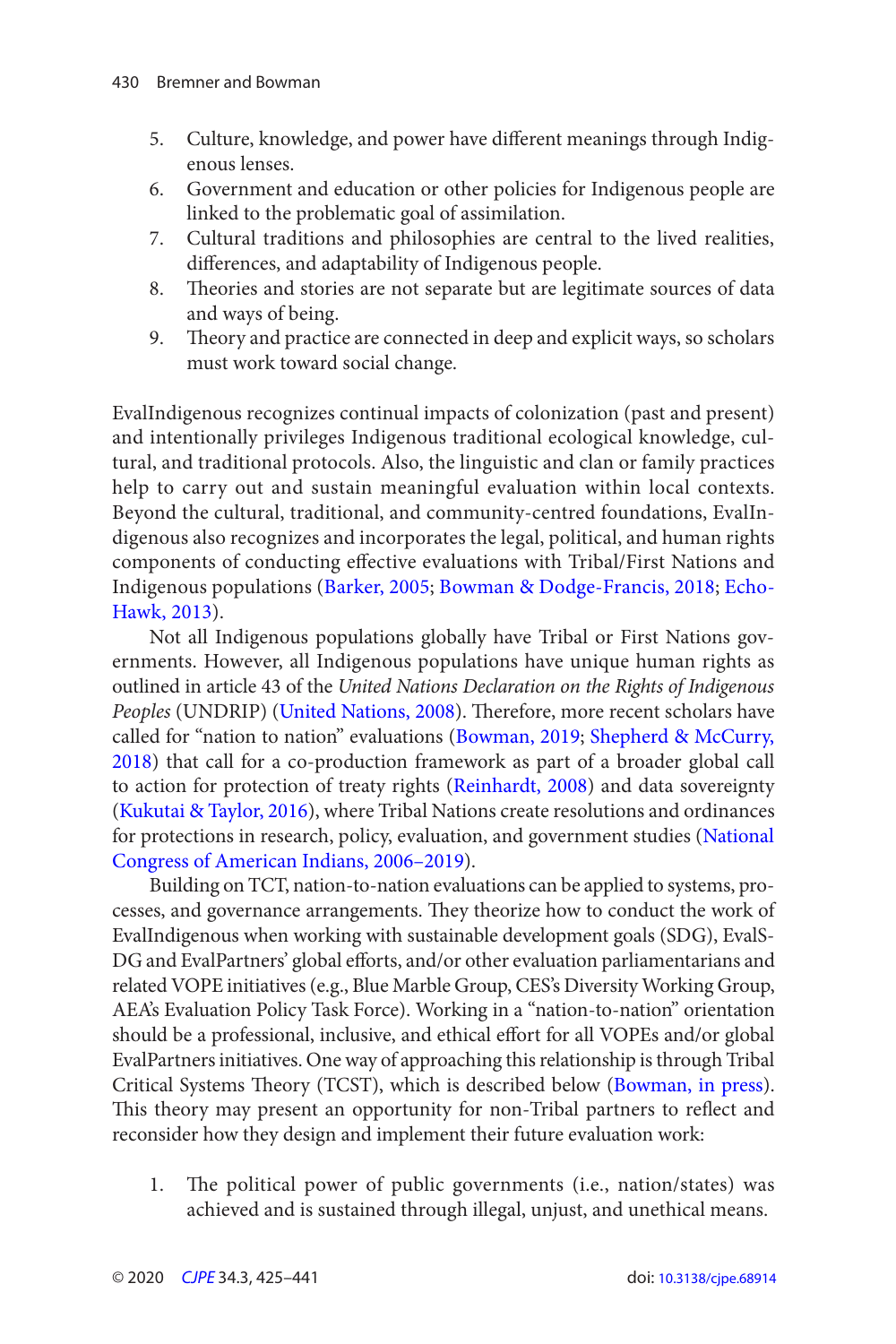- 2. Public government (i.e., nation/state) constitutions and policies are founded on Christianity and the Doctrine of Discovery. Neither considered Indigenous people as humans. Currently, both ideologies continue to manifest through directly related federal, international, and case law.
- 3. Tribal/First Nations governments and people are the only racial/ethnic group that has inherent political and legal rights equal to U.S. federal and international governments through treaties and constitutional law.
- 4. By United Nations (UN) Resolution, the UNDRIP ([United Nations, 2008](#page-15-0)) provides 46 articles that outline the global rights of Indigenous people and Tribal/First Nations, which most countries have formally adopted.
- 5. Culture, knowledge, and power are defined uniquely and locally through both traditional Indigenous governments and contemporary Tribal/First Nations constitutions, ordinances, policies, and community practices.
- 6. Tribal/First Nation government and educational policies are strengthsbased rather than critical or focus on deficits, and locally defined. Most importantly, these policies carry equal (or more) influence in federal (or state and municipal) public policy decision making and non-Tribal federal (or state and municipal) government contexts.
- 7. Traditional, cultural, and community-based philosophies, knowledge, and practices are the foundation of contemporary Tribal/First Nations governments who are working with non-Tribal governments to create responsive, effective, and sustainable systems, institutional policy changes, and implementation strategies.
- 8. Traditional history and knowledge that are orally transferred are essential to the scholarly and culturally responsive development and implementation of more effective policies, programs, and models.
- 9. Evaluating, generating, and replicating more effective Tribal/non-Tribal governance models that theoretically and practically provide better supports, improvements, and outcomes for sustained positive changes in Tribal/First Nations and Indigenous communities is a professional and ethical responsibility for all government, nonprofit, and academic partners.

Traditional knowledge and culture embedded in a community context along with the unique legal and political rights of Indigenous people are the guiding foundations to the work that EvalIndigenous carries out daily. These principles are actively applied through two working groups, which are described next. The broader EvalIndigenous membership works to implement the 2020 Agenda and current strategic plan that considers epistemologies and methods in all of their work.

In 2016, EvalIndigenous work helped create a draft foundational document as part of the "Global Context for Evaluation" work group. The foundational document is updated regularly and includes ongoing discussions and annual updates culminating in the EvalIndigenous 2020 Action Plan. Currently, this document is being reviewed by the United Nations Educational, Scientific, and Cultural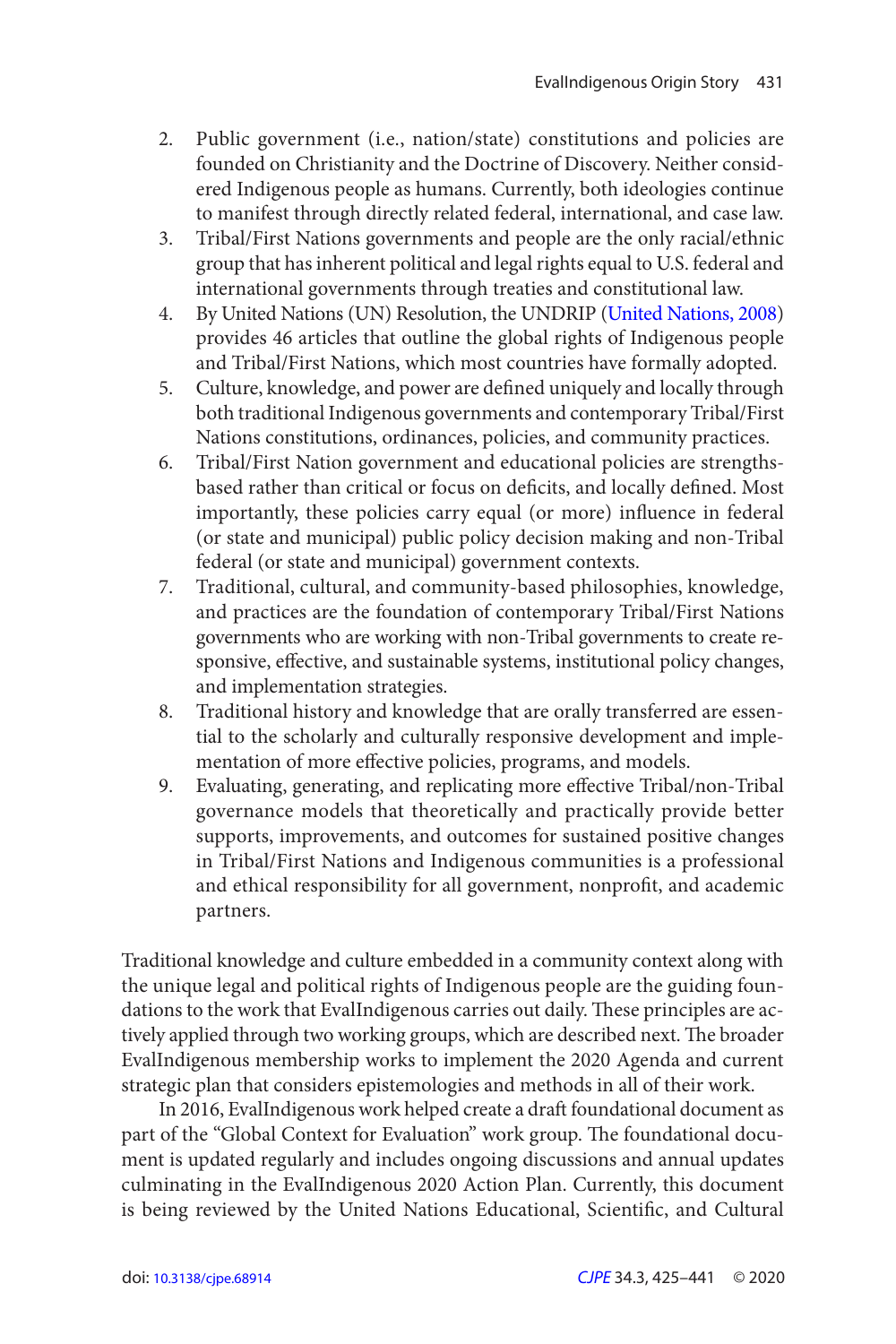<span id="page-7-0"></span>Organization (UNESCO) as a potential paper to be published for the 2019 International Year of Indigenous Languages initiative ([UNESCO, n.d.](#page-15-0)).

Additionally, a second "Global Practitioner" working group was formed so that the voices from grassroots Indigenous communities could be heard. Facilitated by EvalIndigenous members, the Global Practitioner group interviews Indigenous evaluators and documents evaluations conducted in the field. This groundbreaking Indigenous Voices Project commenced in 2016 ([EvalPartners,](#page-13-0) [n.d.](#page-13-0)) and is ongoing in an effort to better understand community-led evaluation activities in the Global North and South. The perspectives of the local evaluators in community and cultural contexts are being documented and understood through the Indigenous Voices Project. This is a critical aspect missing in practitioner or academic conversations and publications. Information is used not only to celebrate the diversity of Indigenous evaluators and their varied ways to design and implement studies "by and for" Indigenous communities globally, but also to value and celebrate the community context, cultural protocols, and traditional knowledge as the foundation to all aspects of an evaluation. It connects the academic or global policy work that EvalIndigenous carries out with VOPEs and the Global Parliamentarian Forum. Furthermore, the information collected from the Indigenous Voices Project interviews will be used to educate funders about how and who they could potentially fund to conduct evaluations in Indigenous communities. This will likely take many forms, such as person-to-person conversations, information pamphlets, social media, and webinars.

In the next section, several examples of current EvalIndigenous activities will be shared, including more information about the Indigenous Voices Project. They are intended to highlight how valuing and utilizing evaluation in Indigenous contexts and epistemologies can improve the appropriateness of evaluation designs and methods.

# **EVALINDIGENOUS: OUR PRACTICE IN COMMUNITY AND CULTURAL CONTEXTS**

#### Indigenous Voices Project

Gaudry (2011) describes evaluation as an "extractive" process in which individuals are viewed as being "participants" or "informants" and where knowledge is "extracted." Contrarily, EvalIndigenous wants to build on the foundation of the knowledge and expertise of Indigenous peoples around the world through the Indigenous Voices Project. This project provides stories that document and promote the use of different Indigenous evaluation approaches. To date, 27 interviews have been recorded. Eight countries are represented, including: Australia, the continental United States, Alaska, Hawaii, South Africa, Cameroon, New Zealand, Canada, Papua New Guinea, and China. The intent of this project is to showcase the voices of Indigenous evaluation practitioners in the field.

For example, one participant in the Indigenous Voices Project, a member of the Yanakuna people from Colombia, described how they as a people are "recovering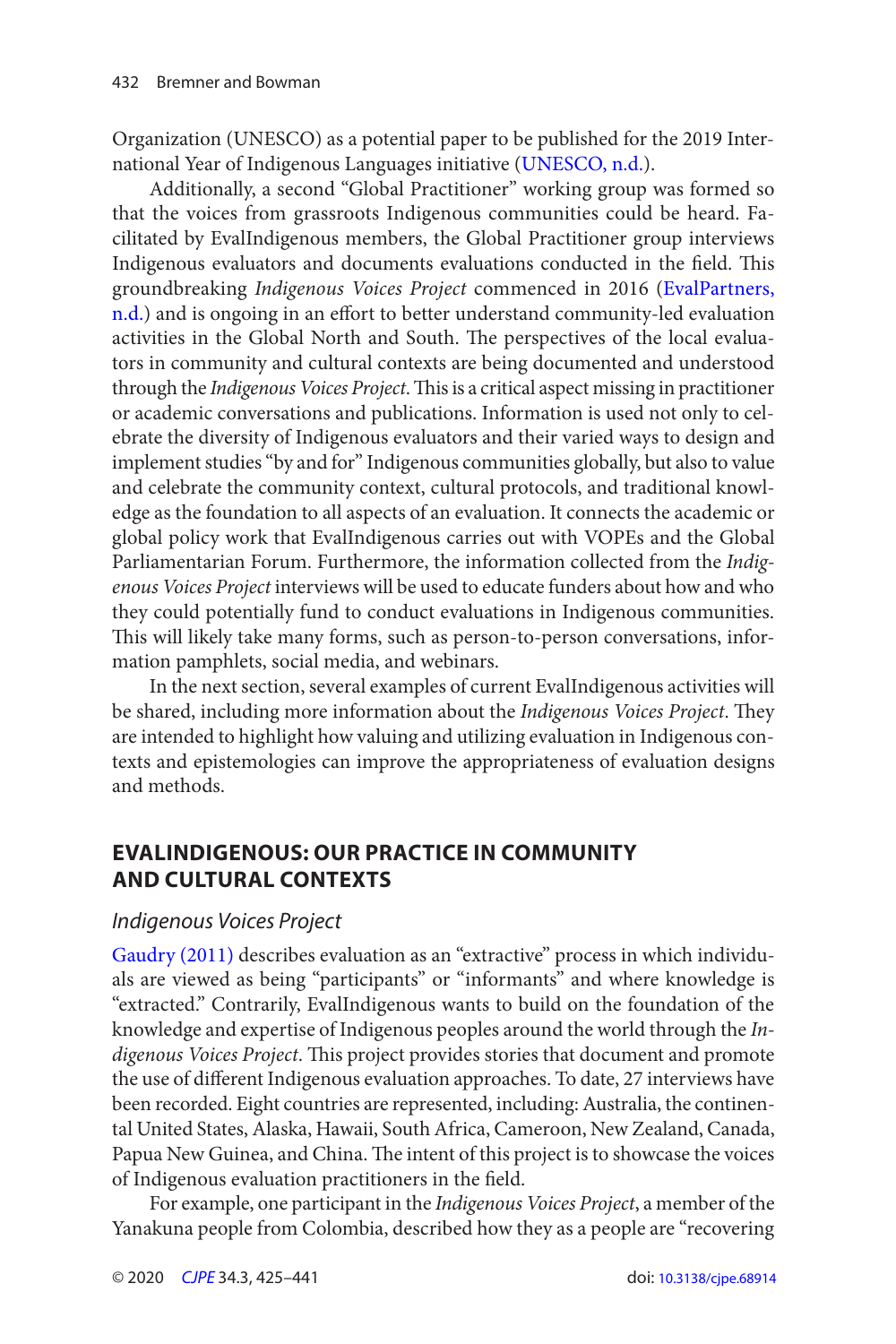<span id="page-8-0"></span>their roots" which were lost due to slavery and colonization. The recovery process has included regaining their symbols, fighting for their autonomy/sovereignty, and "recovering and healing from the pain caused by colonization." When evaluating from a "Yanakuna cosmovision" perspective, it was explained that they use a system of chacana, which is the star of the south, as a model of life. The chacana has four quadrants that are divided into two: the world above and the world below. The world above is the spiritual world and the world below is the material world. It was explained that, in contrast to Western approaches to evaluation, the Yanakuna approach includes the values of unity, autonomy, and culture. Specifi cally, the respondent said,

It is not like western evaluation, which is before, during and after. Instead we are revising ourselves constantly in order to strengthen that unity and the autonomy. . . . When we think of something that can transform our existence that is why we evaluate, to reflect, to change our existence and to strengthen ourselves. We must look at ourselves in a comprehensive way; where do we want to lead our well-living existence in relation to the material well-being and the spiritual well-being . . . so evaluation for us is not just a moment as it is conceived from a western perspective. ([EvalIndigenous, 2019b](#page-14-0))

A respondent who is Pastos (Pastos communities are located in Ecuador and Colombia) highlighted the importance of relationality, which is similar to the Yanakuna people:

 The Pastos Indigenous cosmovision sees everything holistically . . . we talk about harmony and an equilibrium which should exist in our community and within our people. Dissonance and imbalance are to our Indigenous people an indicator, a bad symptom which tells us something is wrong. ([EvalIndigenous, 2019c](#page-14-0))

 The importance of spirituality, harmony, culture, unity, and sovereignty and how they are related are highlighted in these two interviews. These voices and others involved in the Indigenous Voices Project will be used to increase awareness of Indigenous practice, processes, and protocols. Additionally, this project will inform and educate funders about the importance of Indigenous worldviews and Indigenous-led evaluation in Indigenous communities.

### EvalIndigenous Global Evaluation Gathering (2019)

In February 2019, the Indigenous Peoples' Conference on Evaluation took place in Rotorua, New Zealand. EvalIndigenous was a sponsor for the conference, and several members of EvalIndigenous attended this global evaluation gathering. Approximately 120 individuals attended, the majority being Indigenous. Participants came from Aotearoa (New Zealand), Australia, the continental United States, Hawaii, Alaska, Cameroon, Canada, Samoa, and within the Arctic Circle. There were over 100 tribes/Tribal Nations represented. There were four keynote speakers, 18 presenters, and four Elders (the Kahui Pakeke). The importance of traditional knowledge was stressed throughout the conference, and all of the conference presentations can be seen on the Mā te Rae Facebook page [\(Mā te Rae – Māori](#page-14-0)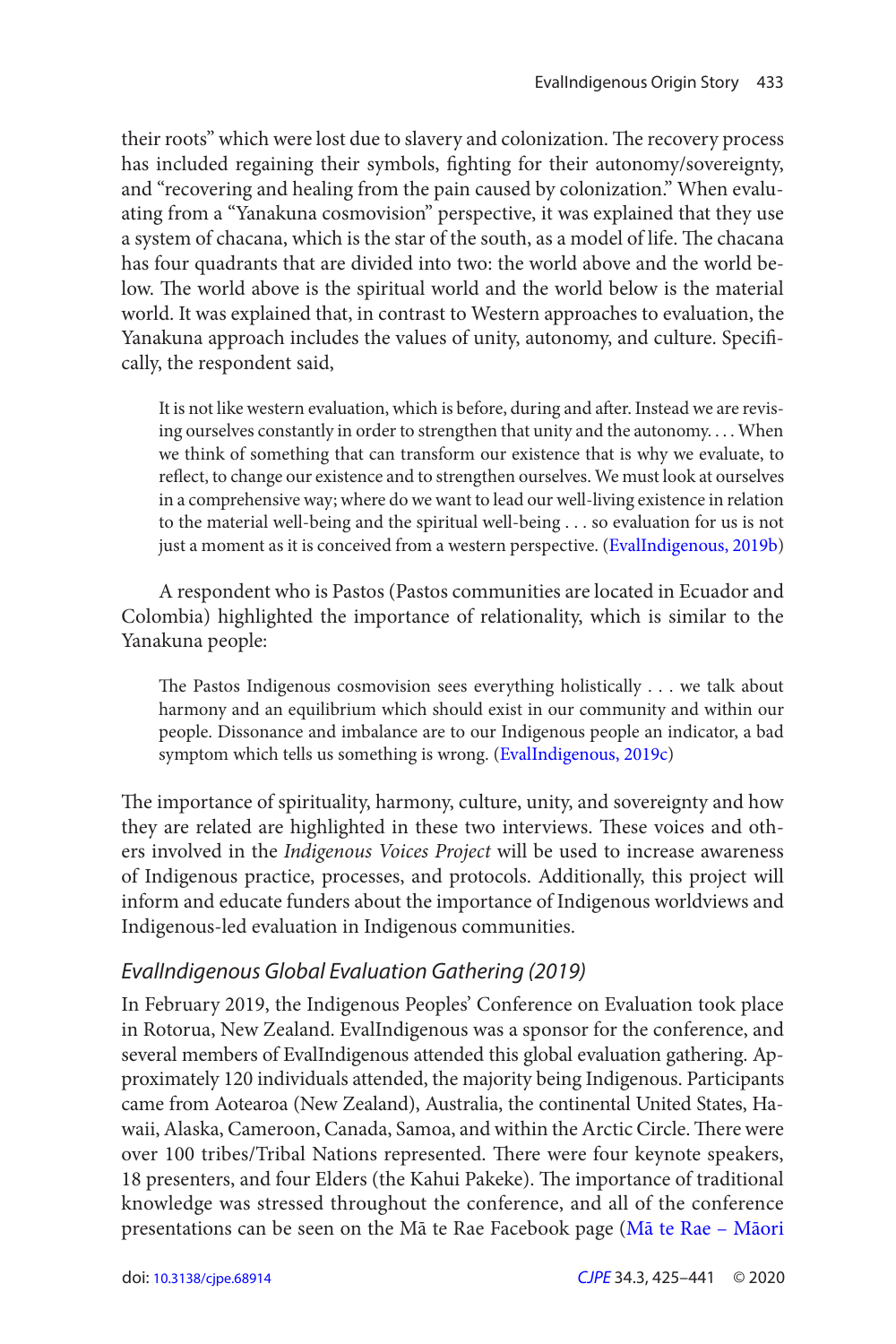<span id="page-9-0"></span>[Evaluation Association, n.d.\)](#page-14-0). Participants centred, re-awakened, and upheld their traditional knowledge. It was not only an act of celebrating the timeless wisdom of ancestors but also an intentional act of decolonization. As Indigenous evaluation grows, rooted in traditional teachings and cultural/linguistic practices, capacity is being built, as well as a practical legacy nurtured and sustained for the next seven generations.

#### United Nations and Indigenous populations activities (2019)

 The United Nations Permanent Forum on Indigenous Issues (UNPFII) was established in 2000 and is headquartered in New York City ( [United Nations Permanent](#page-15-0)  [Forum on Indigenous Issues, n.d.b](#page-15-0)). The 18th session of the UNPFII was held in April 2019 ([United Nations Permanent Forum on Indigenous Issues, 2019](#page-15-0)). Prior to the session, a group of Indigenous leaders and evaluators gathered to develop indicators of success for UNPFII environmental and community-led activities. Over 20 Indigenous members from nine different countries gathered. They shared models of success, discussed and developed ways to gather data to measure it, and continue to work toward developing a response to the sustainable development goals and programming being carried out by the UN nations/states globally. The gathering emphasized the requirement to include culturally responsive indicators) and to ensure the visibility and inclusion of Indigenous voices and First Nations governments in global activities regarding sustaining the planet and natural resources. EvalIndigenous asked three of its members to attend and participate in this meeting. Piloting of models, metrics, and a UNPFII Indicator Convening Report will be completed in 2019, through the leadership of Dr. Eleanor Sterling, Chief Research Scientist, Center for Biodiversity and Conservation, American Museum of Natural History in New York City [\(American Museum of Natural](#page-12-0)  [History, n.d.](#page-12-0)). These performance metrics, Indigenous evaluation strategies, and nation-to-nation advocacy efforts, for the inclusion of Tribal/First Nations, are an ongoing part of EvalIndigenous members' work in their national VOPE activities. They are also highlighted in the work of EvalIndigenous with global EvalPartner and EvalSDG activities, and as part of an intentional outreach strategy at annual conferences of national evaluation societies. Consistently, EvalIndigenous strives to present, publish, and call meetings with global leadership to ensure that Indigenous voices and Tribal/First Nations continue to be included in these field of evaluation and policy discussions.

A second major activity with the UN is the submission of an EvalIndigenous language paper. This is in response to UNESCO's 2019 International Year of Indigenous Languages (IYIL) [\(United Nations, n.d.\)](#page-15-0). Political, cultural, and geographic diversity of the membership and work of EvalIndigenous underscored the necessity to be responsive to IYIL. The paper highlighted genuine community-centred and language-driven projects that weave together evaluation, traditional ecological knowledge, and effective practices of local Indigenous evaluators. The paper, EvalIndigenous Dreamweavers: Embedding Language, Culture, and Community in the Global North and South, was submitted in March 2019. It contains case studies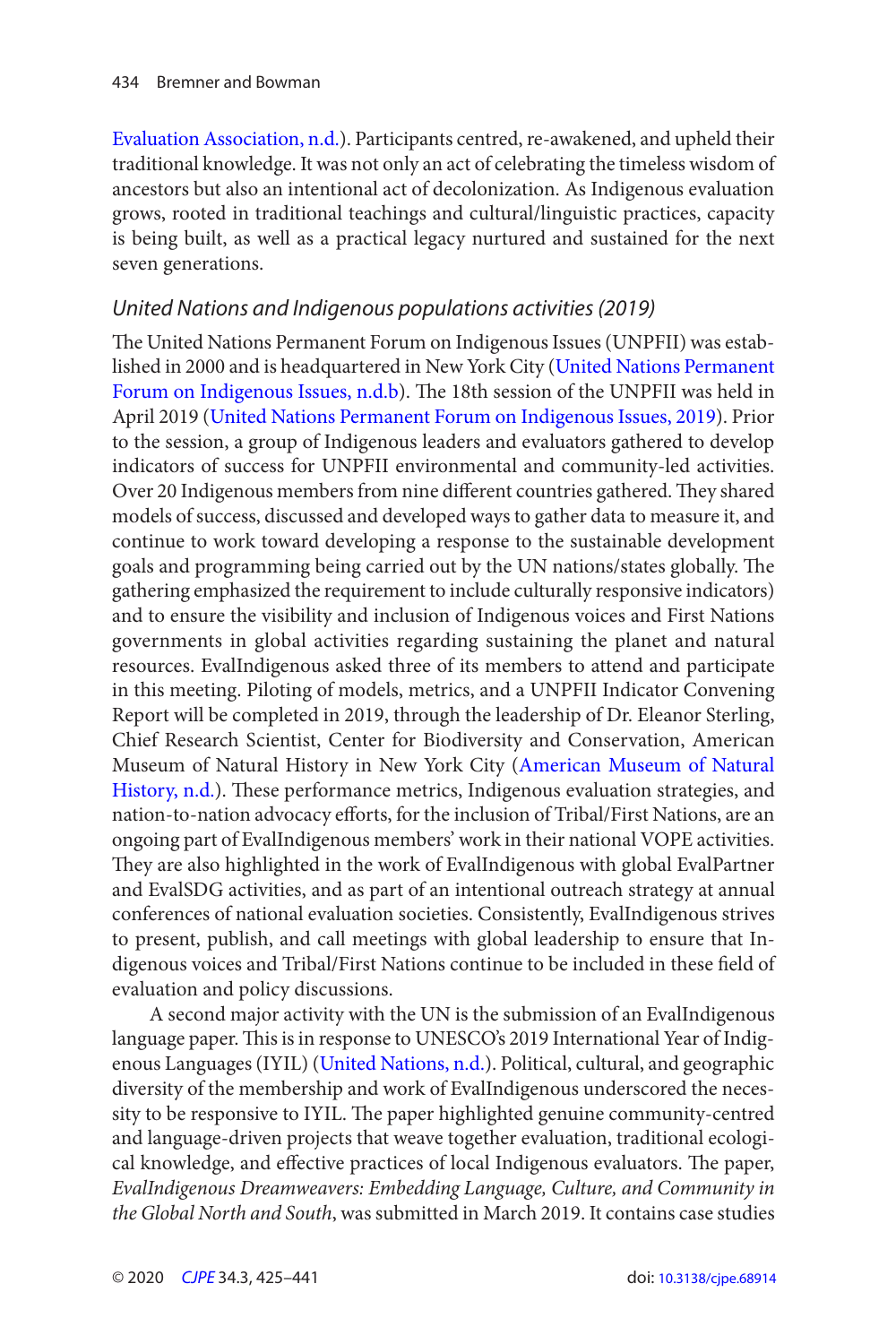that illustrate the work of EvalIndigenous and members using language, cultural protocols, and traditional knowledge for evaluation. If selected, the EvalIndigenous Dreamweaver paper will be published and shared as part of UNESCO's 2019 IYIL. The purposes of submitting this paper are to

- 1. provide an awareness of, access to, and inclusion of multiple geographic contexts (Indigenous Global North and South), thereby illuminating the intersectionality and diversity that Indigenous scholars, practitioners, and community members bring to language and evaluation activities;
- 2. build awareness and appreciation of the collaborative and effective work of multiple Indigenous and non-Indigenous partners and stakeholders through culturally responsive evaluation and language projects;
- 3. provide a multidisciplinary evidence base to document how the use of tribal critical and Indigenous theories, methods, and practices lead to more effective policy, studies, and practices of evaluation leaders, scholars, and practitioners;
- 4. utilize evaluation case studies and activities to better support the implementation, governance and policy understandings, and evidence base regarding the 2008 UNDRIP; and
- 5. offer new global paradigms from diverse Indigenous perspectives and language/evaluation practices to inform the gaps in the literature base so that the broader global society can utilize more effective and responsive human rights, peace, and reconciliation efforts when working with Indigenous peoples and Tribal/First Nations governments, in the future.

Given these examples of EvalIndigenous activities, the next section concludes with key discussion points for the larger field of evaluation to consider. There are concrete ways to get involved right away. Some mid- to long-range thoughts for active and strategic participation with partners and allies of EvalIndigenous are provided. These short- and longer-term suggestions for professional practice, partnership building, developing policies, and systemic capacities are then shared.

# **EVALINDIGENOUS: FUTURE CONSIDERATIONS FOR THE BROADER FIELD OF EVALUATION**

 The VOPE survey indicated work that should be undertaken with VOPEs. In some cases, it may be to increase understanding of who Indigenous peoples are in their jurisdictions. This may be a complex and long process, given the systems, subsystems, and governance and practice by each Indigenous community or First/ Tribal Nation, but it is possible, as demonstrated by the work of EvalIndigenous and the published scholarship of the EvalIndigenous global work group members.

Next, there is work to be done to introduce VOPEs to Indigenous approaches to evaluation, building reciprocal and sustainable partnerships, and including appropriate cultural and legal protocols, policies, and processes. Using the VOPE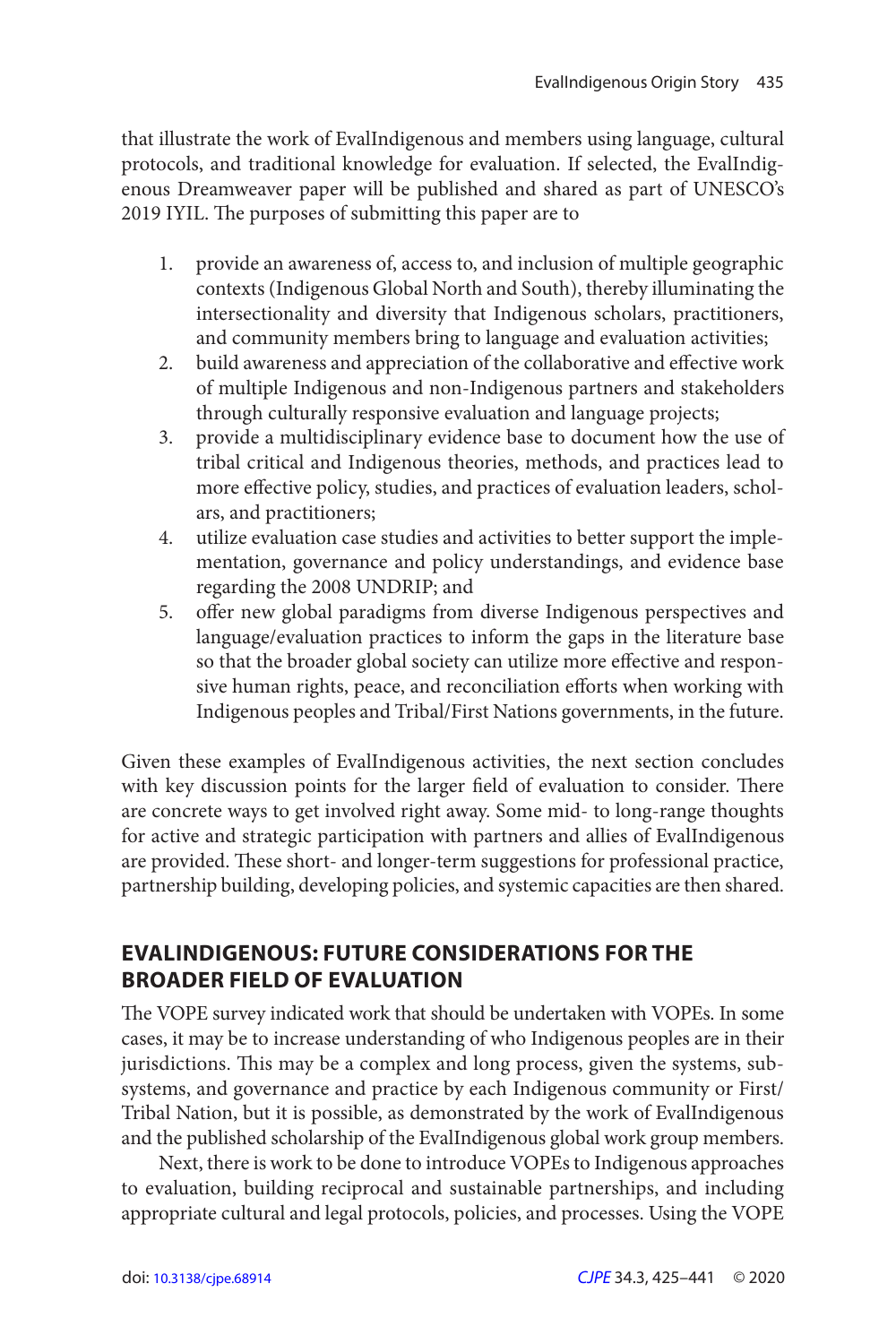survey data intentionally, in publications, initiatives, policy position papers, or for policy and leadership planning discussions, is an important step forward. We believe that continued use of this survey will help document whether Indigenous people and Nations are becoming members of VOPEs. Furthermore, the survey will indicate if VOPEs working with Indigenous peoples and communities are using guidelines in their work. It is also important that the work of the Indigenous Voices Project must be disseminated and used as a resource by VOPEs to cultivate better understanding and use of different evaluation approaches and methods. This will help to ensure that evaluators and evaluations are authentic and inclusive. Dissemination must occur through a variety of vehicles, such as presentations at conferences, webinars, person-to-person conversations, information pamphlets, and social media.

It will be an excellent start to get to know the existing data and testimonials of the Indigenous Voices Project participants. Utilizing the leadership and political motivation of VOPEs to continue gathering data would provide a deeper level of commitment to Indigenous inclusion in nation/state efforts. Having testimonials become part of the election process for leadership and key policy or evaluation task forces is critical to relationship building and effective evaluation leadership, policy, and practice.

A long-term goal of EvalIndigenous is also to promote Indigenous peoples' self-determination of their evaluation agenda. This may be a locally created agenda, within Indigenous populations belonging to a VOPE, or broadly as part of EvalIndigenous and EvalPartners' 2030 work. Alternatively, it may be developed by Indigenous organizations and/or Tribal/First Nations as they see fit, which may exist outside the confines of the evaluation professional groups. The work of the Indigenous Voices Project will provide evidence to funders that Western approaches to evaluation are inappropriate for Indigenous peoples living in Indigenous communities.

Using the UNDRIP articles within governance, evaluation standards, professional credentialing, and evaluation policy and planning (e.g., EvalSDG) is very important to supporting a longer-term reconciliation agenda. For example, direct inclusion of sovereign Tribal/First Nations (over 1,000 in North America) and Indigenous communities/organizations in the EvalSDG 2030 plan is warranted. It may also be possible to include UNDRIP as a crosswalk, capacity-building, and monitoring effort in all EvalSDG publications and activities regarding the 2030 agenda or other global initiatives. This would build the institutional and systemic capacities of the field of evaluation leaders, VOPEs, parliamentarians, academics, and practitioners. Resources must be appropriate to build capacity; this will take time. Inclusion in organizational strategic planning and operational practices support this intentional effort by VOPEs. Evaluation can build on the communities' spiritual cultural and social values, while supporting cultural resurgence. The focus of an Indigenous approach should not be individuals, competition, and independence (i.e., positivist and western or colonized approaches) but should be about relationships, interdependence, and the community/collective vision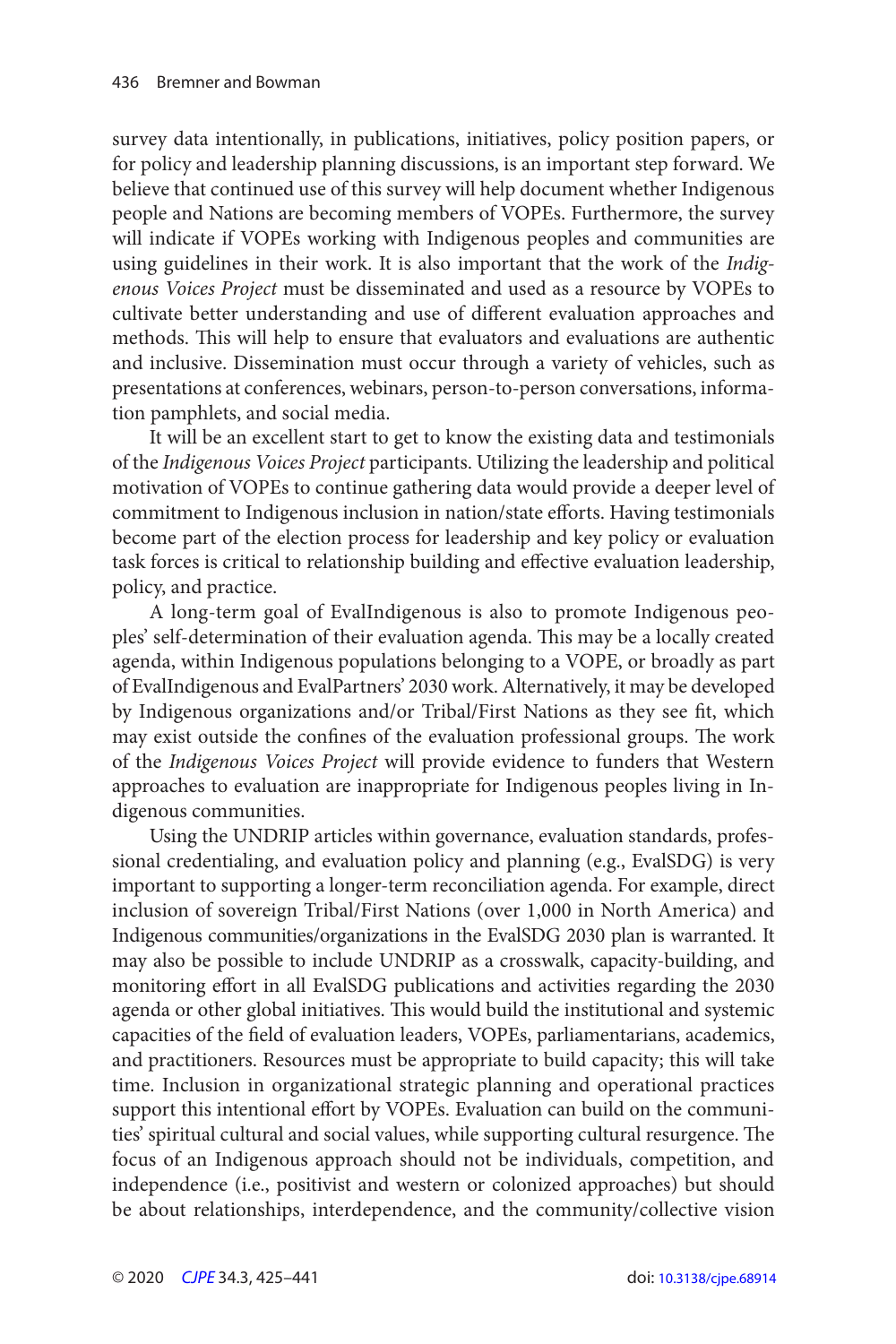<span id="page-12-0"></span>for what counts as success, evidence, and important to document and learn from. While many different methods can be utilized, it must be based on an Indigenous evaluation paradigm. As noted by Wilson (2008), Indigenous evaluation must leave behind the dominant paradigms and follow an Indigenous evaluation paradigm:

 This paradigm is a circle made up of four interrelated entities: ontology, epistemology, axiology, and methodology. The entire circle is an Indigenous research paradigm. Its entities are inseparable and blend from one to the next. The whole paradigm is greater than the sum of its parts. . . . Relationality seems to sum up the whole Indigenous research paradigm . . . an Indigenous research paradigm is relational and maintains relational accountability. ([Wilson, 2008](#page-15-0), p. 70)

In conclusion, a joint effort of Indigenous and non-Indigenous partners is needed to create positive and sustained change at the individual, policy, and systems levels (i.e., nation-to- nation means Tribal Nations being included and treated equally, as the UN does for any nation/state work) regarding Indigenous evaluation. Intentional relationship and systems development (i.e., international, national, and tribal governments) must occur in order for sustained change to be realized. To begin, UNDRIP must be included in all EvalPartners activities, and Tribal Nations must have representation as part of VOPEs, EvalPartners, and UN-related evaluation work. Evaluation culture and practices must move beyond typical networking to more non-Indigenous leadership (e.g., Global Parliamentarian Forum, VOPE leaders, EvalPartners), explicitly including Indigenous people and Tribal/ First Nations. The colonial Conquer Model [\(Newcomb, 2008](#page-14-0)) of doing our work must not continue to be replicated by ignorance or exclusion of EvalIndigenous and Indigenous people and governments. Failure to equally include Indigenous participation politically, culturally, and practically in evaluation policy and initiatives means that the same negative practices of the past are being reinforced and will continue. Together the field of evaluation can move forward and start a new era, using a reconciliation lens, working collaboratively and more effectively for a better future.

#### **NOTE**

[1](#page-1-0) The views expressed in this article reflect those of the authors and do not necessarily reflect those of EvalPartners or EvalIndigenous.

### **REFERENCES**

- Alfred, G. T. (2009). Colonialism and state dependency. International Journal of Indigenous Health,  $5(2)$ ,  $42-60$ .
- American Museum of Natural History. (n.d.). Center for Biodiversity and Conservation. Retrieved from <https://www.amnh.org/research/center-for-biodiversity-conservation>
- Barker, J. (Ed.). (2005). Sovereignty matters: Locations of contestation and possibility in Indigenous struggles for self-determination. Lincoln, NE: University of Nebraska Press.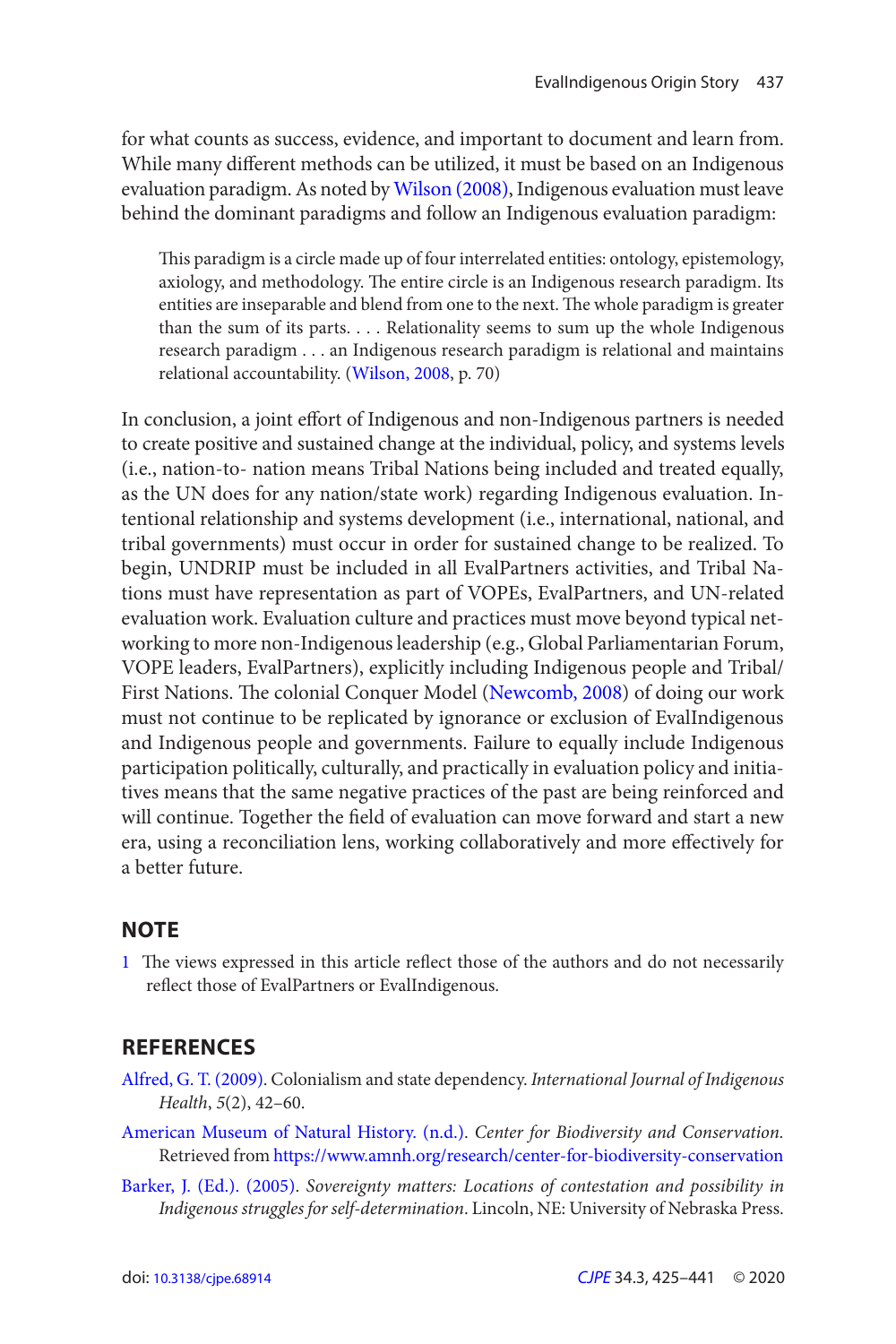- <span id="page-13-0"></span>Bowman, N. (2018). Looking backward but moving forward: Honoring the sacred and asserting the sovereign in indigenous evaluation. American Journal of Evaluation, 39(4), 543 – 568 . <https://doi.org/10.1177/1098214018790412>
- Bowman, N. (2019). Nation to nation evaluation: Governance, tribal sovereignty, and systems thinking through culturally responsive Indigenous evaluations. Canadian Journal of Program Evaluation, 34(2), 343-356. <https://doi.org/10.3138/cjpe.67977>
- Bowman, N. (in press). Nation-to-nation in evaluation: Towards an Indigenous evaluation model to frame systems and government evaluations . New Directions for Evaluation.
- Bowman, N., & Dodge-Francis, C. (2018). Culturally responsive Indigenous evaluation and tribal governments: Understanding the relationship . New Directions for Evaluation , 2018(159), 17-31. https://doi.org/10.1002/ev.20329
- Bowman, N. R., Dodge-Francis, C., & Tyndall, M. (2015). Culturally responsive Indigenous evaluation: A practical approach for evaluating Indigenous projects in tribal reservation contexts. In S. Hood, R. Hopson, & H. Frierson (Eds.), Continuing the journey to reposition culture and cultural content in evaluation theory (pp. 335–360). Charlotte, NC: Information Age.
- Brayboy, B. M. J. (2005). Toward a tribal critical race theory in education. Urban Review, 37(5), 425-446. https://doi.org/10.1007/s11256-005-0018-y
- Bremner, L. K., & Were, L. (2016). Revised EvalIndigenous concept paper. Retrieved from <http://forum.ioce.net/forum/open-forums/evalindigenous>
- Chandna, K., Vine, M., Snelling, S., Harris, R., Smylie, J., & Manson, H. (2019). Principles, approaches, and methods for evaluation in Indigenous contexts: A grey literature scoping review. Canadian Journal of Program Evaluation, 34( 1 ). [https://doi.org/10.3138/](https://doi.org/10.3138/cjpe.43050)  [cjpe.43050](https://doi.org/10.3138/cjpe.43050). Retrieved from https://evaluationcanada.ca/system/files/cjpe-entries/34-1[pre001.pdf](https://evaluationcanada.ca/system/files/cjpe-entries/34-1-pre001.pdf)
- Chilisa, B. (2012). Indigenous research methodologies. Thousand Oaks, CA: Sage Publications.
- Cram, F., Tibbetts, K. A., & LaFrance, J. (Eds.). (2018). Editors' notes: A stepping stone in Indigenous evaluation. New Directions for Evaluation, 2018(159), 7-16. https://doi. [org/10.1002/ev.20327](https://doi.org/10.1002/ev.20327)
- Easby, A. (2016). Indigenous research methodologies: Final report. Global Thematic Review on Training in Community-Based Research . Retrieved from [http://unescochair-cbrsr.](http://unescochair-cbrsr.org/pdf/resource/kp/UVic_IRM.pdf) [org/pdf/resource/kp/UVic\\_IRM.pdf](http://unescochair-cbrsr.org/pdf/resource/kp/UVic_IRM.pdf)
- Echo-Hawk, W. R. (2013). In the light of justice: The rise of human rights in Native America and the UN Declaration on the Rights of Indigenous Peoples. Golden, CO: Fulcrum.
- EvalPartners. (n.d.). Home [YouTube Channel]. Retrieved from https://www.youtube.com/ [user/EvalPartners/videos](https://www.youtube.com/user/EvalPartners/videos)
- [EvalIndigenous . \( 2019a \)](#page-3-0). EvalSDGs Pop-Up Note 7: EvalIndigenous Introduction. Retrieved from https://lookaside.fbsbx.com/file/Jan%202019%20Final%20PUN\_EvalIndigenous% [20Introduction.pdf?token=AWxExMyoOY53vb14QwO9QAZYFtzXKzrVz2mC-](https://lookaside.fbsbx.com/file/Jan%202019%20Final%20PUN_EvalIndigenous%20Introduction.pdf?token=AWxExMyoOY53vb14QwO9QAZYFtzXKzrVz2mCJpaIp7eTci0Jd2nEWWBLQ7Y34NAT-5U1hv2FE2nfL9wQctlzbJGeY3I4yVXxWRO_BH0hTAb1p1fhdoqWUqLEbagwCYIVsyMWfxm-1SPsGDG2eJxO8tHzqI7-TyPItXXfm2SBfcs9TnwDdAE6J4JmYlZzBz6S8Mk3MgWVOpJcZ3GghJ94vwWK)[JpaIp7eTci0Jd2nEWWBLQ7Y34NAT-5U1hv2FE2nfL9wQctlzbJGeY3I4yVXxW](https://lookaside.fbsbx.com/file/Jan%202019%20Final%20PUN_EvalIndigenous%20Introduction.pdf?token=AWxExMyoOY53vb14QwO9QAZYFtzXKzrVz2mCJpaIp7eTci0Jd2nEWWBLQ7Y34NAT-5U1hv2FE2nfL9wQctlzbJGeY3I4yVXxWRO_BH0hTAb1p1fhdoqWUqLEbagwCYIVsyMWfxm-1SPsGDG2eJxO8tHzqI7-TyPItXXfm2SBfcs9TnwDdAE6J4JmYlZzBz6S8Mk3MgWVOpJcZ3GghJ94vwWK)  [RO\\_BH0hTAb1p1fhdoqWUqLEbagwCYIVsyMWfxm-1SPsGDG2eJxO8tHzqI7](https://lookaside.fbsbx.com/file/Jan%202019%20Final%20PUN_EvalIndigenous%20Introduction.pdf?token=AWxExMyoOY53vb14QwO9QAZYFtzXKzrVz2mCJpaIp7eTci0Jd2nEWWBLQ7Y34NAT-5U1hv2FE2nfL9wQctlzbJGeY3I4yVXxWRO_BH0hTAb1p1fhdoqWUqLEbagwCYIVsyMWfxm-1SPsGDG2eJxO8tHzqI7-TyPItXXfm2SBfcs9TnwDdAE6J4JmYlZzBz6S8Mk3MgWVOpJcZ3GghJ94vwWK) [TyPItXXfm2SBfcs9TnwDdAE6J4JmYlZzBz6S8Mk3MgWVOpJcZ3GghJ94vwWK](https://lookaside.fbsbx.com/file/Jan%202019%20Final%20PUN_EvalIndigenous%20Introduction.pdf?token=AWxExMyoOY53vb14QwO9QAZYFtzXKzrVz2mCJpaIp7eTci0Jd2nEWWBLQ7Y34NAT-5U1hv2FE2nfL9wQctlzbJGeY3I4yVXxWRO_BH0hTAb1p1fhdoqWUqLEbagwCYIVsyMWfxm-1SPsGDG2eJxO8tHzqI7-TyPItXXfm2SBfcs9TnwDdAE6J4JmYlZzBz6S8Mk3MgWVOpJcZ3GghJ94vwWK)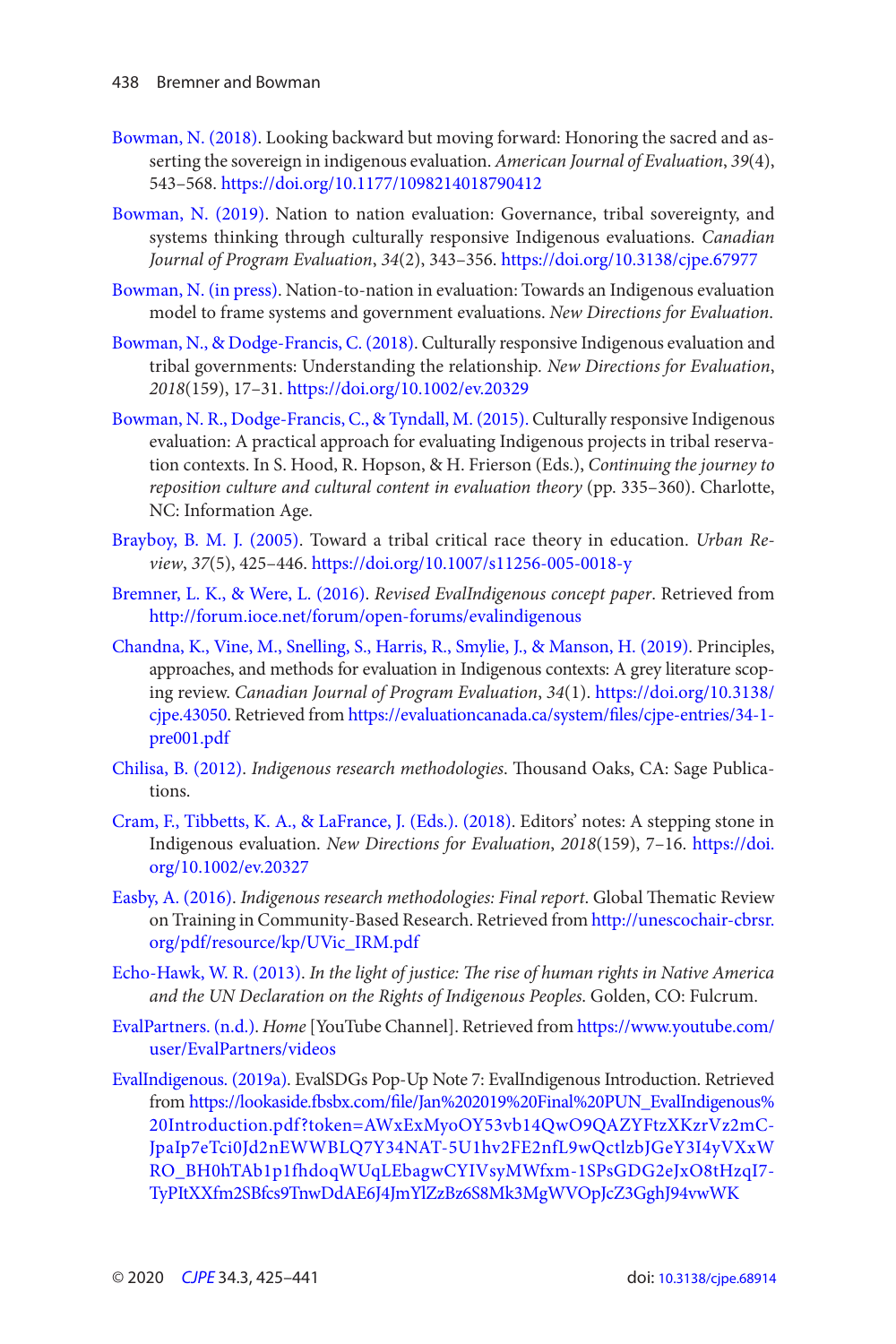- <span id="page-14-0"></span>[EvalIndigenous . \( 2019b \)](#page-8-0). Indigenous evaluation – Anacona Yanakuna . YouTube. Retrieved from [https://www.youtube.com/watch?v=of232hnUpFQ&list=PLfaZaOrP5173\\_kyp0](https://www.youtube.com/watch?v=of232hnUpFQ&list=PLfaZaOrP5173_kyp09pMfaNkrSq4LQzYd&index=10)  [9pMfaNkrSq4LQzYd&index=10](https://www.youtube.com/watch?v=of232hnUpFQ&list=PLfaZaOrP5173_kyp09pMfaNkrSq4LQzYd&index=10)
- EvalIndigenous. (2019c). Indigenous evaluation Edwin Chinguad. YouTube. Retrieved from [https://www.youtube.com/watch?v=QINQsi\\_qyU8&list=PLfaZaOrP5173\\_](https://www.youtube.com/watch?v=QINQsi_qyU8&list=PLfaZaOrP5173_kyp09pMfaNkrSq4LQzYd&index=9)  [kyp09pMfaNkrSq4LQzYd&index=9](https://www.youtube.com/watch?v=QINQsi_qyU8&list=PLfaZaOrP5173_kyp09pMfaNkrSq4LQzYd&index=9)
- Gaudry, A. J. P. (2011). Insurgent research. Wicazo Sa Review, 26(1), 113-136.
- Goodwin, D., & Bremner, L. (2018). EvalIndigenous VOPE survey report. Retrieved from <https://www.evalpartners.org/evalindigenous/about>
- Kirkhart, K., LaFrance, J., & Nichols, R. (2011). Improving Indian education through Indigenous evaluation. Annual American Educational Research Association Conference, New Orleans, LA.
- Kovach, M. (2010). Indigenous methodologies: Characteristics, conversations, and contexts. Toronto, ON: University of Toronto Press.
- Kukutai, T., & Taylor, J. (Eds.). (2016). Indigenous data sovereignty: Toward an agenda. Acton, Australia: Australian National University Press.
- LaFrance, J., & Nichols, R. (2010). Reframing evaluation: Defining an Indigenous evaluation framework. Canadian Journal of Evaluation, 23, 13-31.
- [Mā te Rae Māori Evaluation Association . \(n.d.\)](#page-8-0). Facebook page. Retrieved from: [https://](https://www.facebook.com/MaTeRae/?eid=ARDGVlWmPOjPRrj8loPnZgt5BPV8cOiu2shJyREPjL2Bm56GfTeN7Qv1-FR2BSkLDs6YAeDRzRCsqkHt)  [www.facebook.com/MaTeRae/?eid=ARDGVlWmPOjPRrj8loPnZgt5BPV8cOiu2shJ](https://www.facebook.com/MaTeRae/?eid=ARDGVlWmPOjPRrj8loPnZgt5BPV8cOiu2shJyREPjL2Bm56GfTeN7Qv1-FR2BSkLDs6YAeDRzRCsqkHt)  [yREPjL2Bm56GfTeN7Qv1-FR2BSkLDs6YAeDRzRCsqkHt](https://www.facebook.com/MaTeRae/?eid=ARDGVlWmPOjPRrj8loPnZgt5BPV8cOiu2shJyREPjL2Bm56GfTeN7Qv1-FR2BSkLDs6YAeDRzRCsqkHt)
- Mertens, D. M., Cram, F., & Chilisa, B. (Eds.). (2013). Indigenous pathways into social: Voices of a new generation. Walnut Creek, CA: Left Coast Press.
- National Congress of American Indians. (2006–2019). Tribal leader/scholar forum. Retrieved from [http://www.ncai.org/policy-research-center/initiatives/tribal-leader](http://www.ncai.org/policy-research-center/initiatives/tribal-leader-scholar-forum)[scholar-forum](http://www.ncai.org/policy-research-center/initiatives/tribal-leader-scholar-forum)
- Newcomb, S. T. (2008). Pagans in the promised land: Decoding the doctrine of Christian discovery. Golden, CO: Fulcrum.
- Reinhardt, M. (2008). Trust doctrine. In D. L. Fixico (Ed.), Treaties with American Indians: An encyclopedia of rights, conflicts, and sovereignty (pp. 161-194). Santa Barbara, CA: ABC-CLIO.
- [Rowe , G. , & Kirkpatrick , C. \( 2018 \)](#page-4-0). Na-gah mo waabishkizi ojijaak bimise keetwaatino: Singing white crane flying north: Gathering a bundle for Indigenous evaluation. Winnipeg, MB: Canadian Centre for Policy Alternatives . Retrieved from [https://](https://www.policyalternatives.ca/sites/default/files/uploads/publications/Manitoba%20Of-fice/2018/03/Gathering_A_Bundle_for_Indigenous_Evaluation.pdf)  www.policyalternatives.ca/sites/default/files/uploads/publications/Manitoba%20Of[fice/2018/03/Gathering\\_A\\_Bundle\\_for\\_Indigenous\\_Evaluation.pdf](https://www.policyalternatives.ca/sites/default/files/uploads/publications/Manitoba%20Of-fice/2018/03/Gathering_A_Bundle_for_Indigenous_Evaluation.pdf)
- Shepherd, R., & McCurry, P. (2018). Ottawa must talk to Canadians about nation-to-nation agenda. Policy Options. Institute for Research on Public Policy. Retrieved from [https://](https://policyoptions.irpp.org/magazines/october-2018/ottawa-must-talk-to-canadians-about-nation-to-nation-agenda/)  [policyoptions.irpp.org/magazines/october-2018/ottawa-must-talk-to-canadians](https://policyoptions.irpp.org/magazines/october-2018/ottawa-must-talk-to-canadians-about-nation-to-nation-agenda/)[about-nation-to-nation-agenda/](https://policyoptions.irpp.org/magazines/october-2018/ottawa-must-talk-to-canadians-about-nation-to-nation-agenda/)
- Smith, L. T. (1999). Kaupapa Māori methodology: Our power to define ourselves. Unpublished paper presented to the School of Education, University of British Columbia, Vancouver, BC.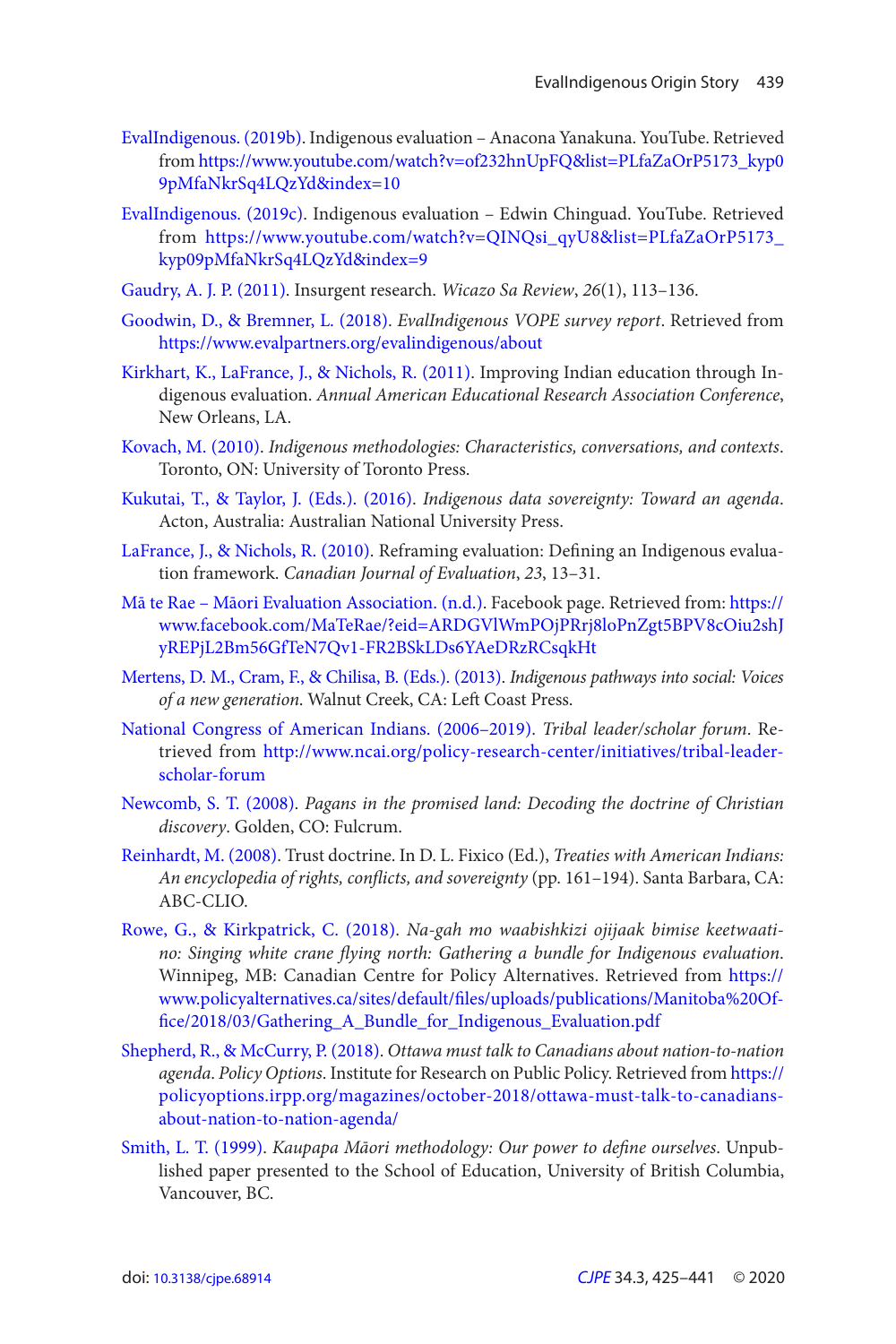- <span id="page-15-0"></span>Smith, L. T. (2012). Decolonizing methodologies: Research and indigenous peoples (2nd ed.). New York, NY: Zed Books .
- UNESCO. (n.d.). Call for research papers within the context of the 2019 international years of indigenous languages . Retrieved from [https://en.unesco.org/feedback/call-research](https://en.unesco.org/feedback/call-research-papers-within-context-2019-international-year-indigenous-languages)[papers-within-context-2019-international-year-indigenous-languages](https://en.unesco.org/feedback/call-research-papers-within-context-2019-international-year-indigenous-languages)
- United Nations. (2008). United Nations declaration on the rights of Indigenous people. Retrieved from [http://www.un.org/esa/socdev/unpfii/documents/DRIPS\\_en.pdf](http://www.un.org/esa/socdev/unpfii/documents/DRIPS_en.pdf)
- United Nations. (2017). Briefing note: Indigenous peoples' rights and the 2030 agenda. Retrieved from [https://www.un.org/development/desa/indigenouspeoples/wp-content/](https://www.un.org/development/desa/indigenouspeoples/wp-content/uploads/sites/19/2016/10/Briefing-Paper-on-Indigenous-Peoples-Rights-and-the-2030-Agenda.pdf)  uploads/sites/19/2016/10/Briefing-Paper-on-Indigenous-Peoples-Rights-and-the-[2030-Agenda.pdf](https://www.un.org/development/desa/indigenouspeoples/wp-content/uploads/sites/19/2016/10/Briefing-Paper-on-Indigenous-Peoples-Rights-and-the-2030-Agenda.pdf)
- United Nations. (n.d.). International year of indigenous languages 2019. Retrieved from <https://en.iyil2019.org/>
- [United Nations Permanent Forum on Indigenous Issues . \( 2019 \)](#page-9-0). UNPFII eighteenth session: 22 April-3 May 2019. Retrieved from https://www.un.org/development/desa/ [indigenouspeoples/unpfii-sessions-2/18-2.html](https://www.un.org/development/desa/indigenouspeoples/unpfii-sessions-2/18-2.html)
- United Nations Permanent Forum on Indigenous Issues. (n.d. a). Indigenous peoples, Indigenous voices: Fact sheet. Retrieved from https://www.un.org/esa/socdev/unpfii/ [documents/5session\\_factsheet1.pdf](https://www.un.org/esa/socdev/unpfi/documents/5session_factsheet1.pdf)
- United Nations Permanent Forum on Indigenous Issues. (n.d. b). United Nations: Indigenous peoples. Retrieved from [https://www.un.org/development/desa/indigenous](https://www.un.org/development/desa/indigenous-peoples/)[peoples/](https://www.un.org/development/desa/indigenous-peoples/)
- Wehipeihana, N., Bailey, R., Davidson, E. J., & McKegg, K. (2014). Evaluator competencies: The Aotearoa New Zealand experience. Canadian Journal of Program Evaluation,  $28(3)$ , 49-69.
- Wilson, S. (2008). Research is ceremony: Indigenous research methods. Winnipeg, MB: Fernwood Publishing.

#### **AUTHOR INFORMATION**

**Larry Bremner** is a Métis man whose great-grandmother, Rose Boucher, was born in 1867 in St. Francis Xavier, Manitoba. She moved with her parents by ox team to St. Louis, Saskatchewan, in1882. In 1883, she married Moise Bremner. On November 19, 1883, Moise, his father William, and 28 other Métis signed a petition, protesting the 1883 Order in Council transferring the Métis lands at St. Louis to the Prince Albert Colonization Company; the petition was ignored by the Canadian government. During the 1885 Métis Resistance at Batoche, Moise was a member of Captain Baptiste Boucher's company, one of the 19 dizaines (groups of 10 people) led by Gabriel Dumont. After the resistance at Batoche, the family moved to the United States, returning to what is now Saskatchewan after the Canadian government granted amnesty. They homesteaded in Domremy, Saskatchewan, in 1905. Larry is a former Canadian Evaluation Society (CES) National President, CES Fellow, and award-winner. Larry established Proactive Information Services Inc. in 1984 to provide evaluation services to the not-for-profit and public sectors. He has worked across Canada in urban, rural, remote communities, Indigenous communities, as well as in Macedonia, Bosnia and Herzegovina, Czech Republic, Hungary, Mongolia, Slovakia, and Slovenia. Larry was the driving force behind the creation of EvalIndigenous and its first Chair.